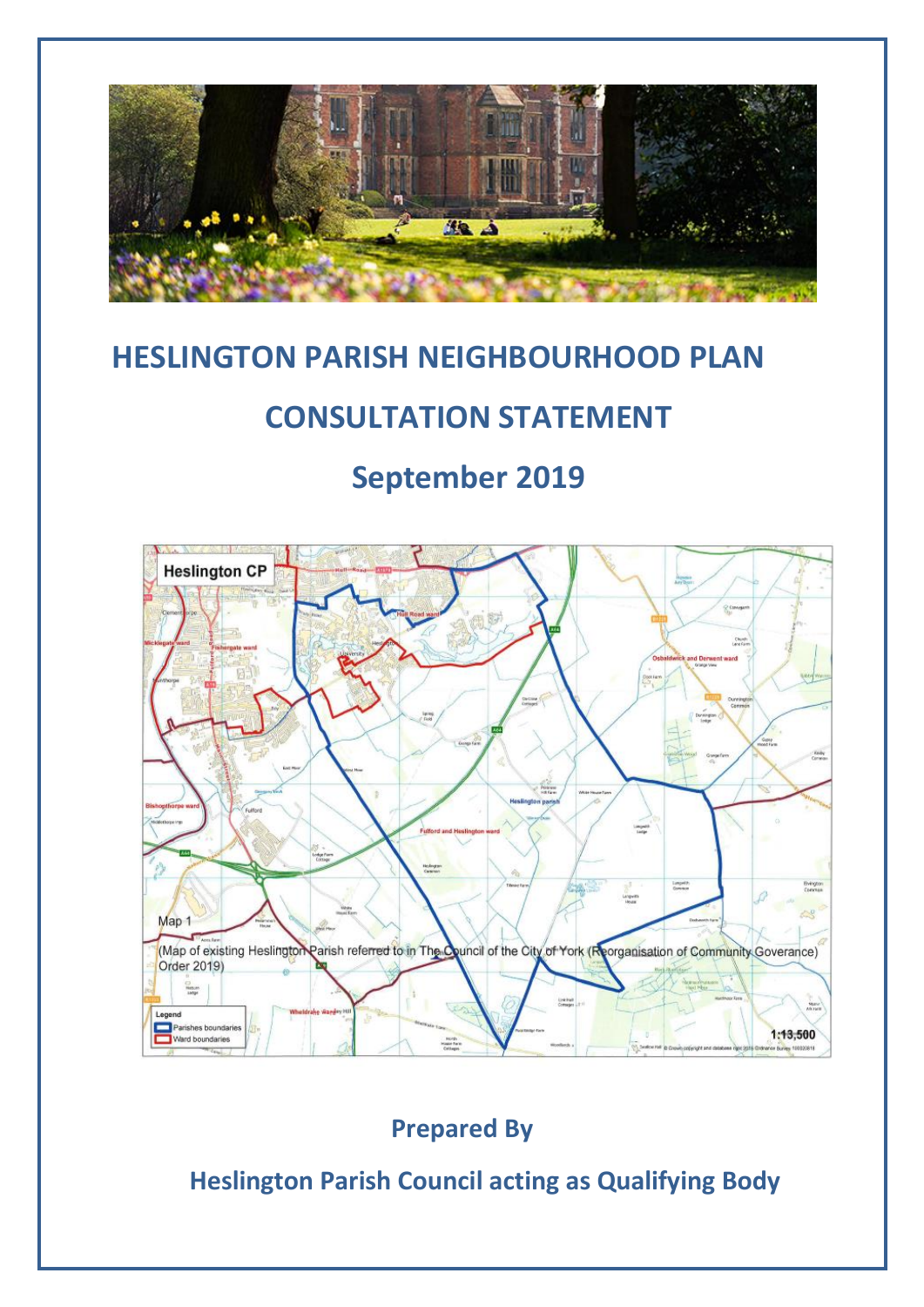# **CONTENTS**

|  | 4 DEVELOPMENT OF THE HESLINGTON PARISH NEIGHBOURHOOD PLAN 5      |  |
|--|------------------------------------------------------------------|--|
|  |                                                                  |  |
|  |                                                                  |  |
|  |                                                                  |  |
|  |                                                                  |  |
|  | APPENDIX 2 PRE-SUBMISSION CONSULTATION RESPONSES - RESIDENTS  9  |  |
|  | APPENDIX 3 PRE-SUBMISSION CONSULTATION RESPONSES - CONSULTEES  9 |  |
|  |                                                                  |  |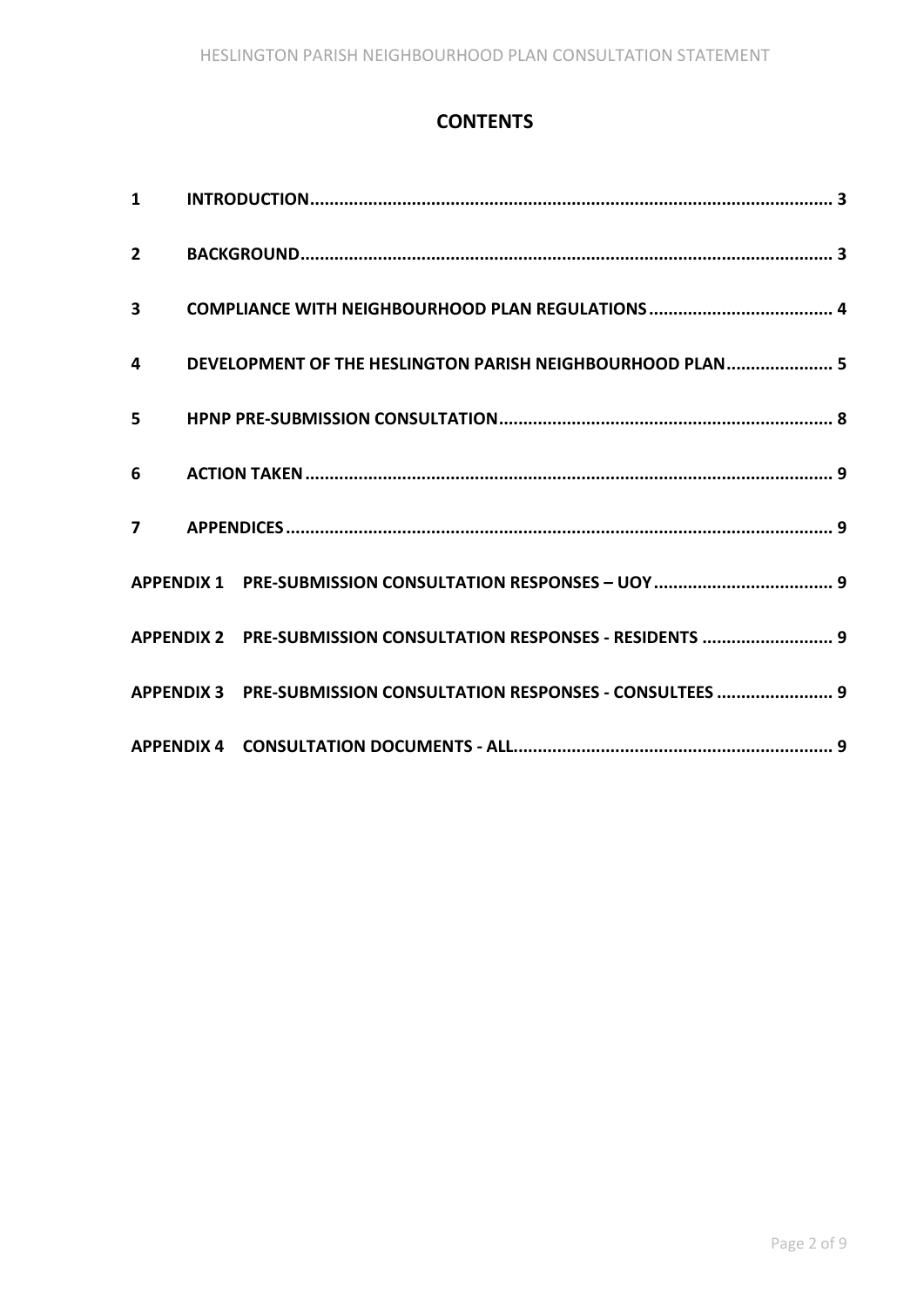# <span id="page-2-0"></span>**1 Introduction**

1.1 The unusual combination of a major UK university embedded in a predominantly rural parish, on the outskirts of one of Europe's great medieval cities makes the Parish of Heslington unusual, if not unique, in England. This report summarises the methods used to gather information to develop the Heslington Parish Neighbourhood Plan (HPNP) and shows how the consultations informed both policy development and the Plan to final submission.

# <span id="page-2-1"></span>**2 Background**

- 2.1 Heslington Parish Council established the Heslington Neighbourhood Plan Working Group (NPWG) to be responsible for the development of the HPNP in compliance with the Localism Act 2011. The NPWG is a sub-committee of the Parish Council with clear terms of reference.
- 2.2 The HPNP development process commenced in In November 2015, with Heslington Parish Council submitting an application for designation of a Neighbourhood Plan area.
- 2.3 People who live, work and conduct business in the area were able to comment on the application and boundary from 18 January 2016 to 29 February 2016 as part of a 6 week consultation.
- 2.4 Heslington Parish Council withdrew the Neighbourhood Plan area application on 13 April 2016.
- 2.5 A [revised area application](https://www.york.gov.uk/downloads/file/9534/heslington_neighbourhood_plan_application_and_boundary) was submitted by Heslington Parish Council on 10 October 2016 for the whole Parish. This application was granted automatic designation on 22 November 2016 following amendments to the Neighbourhood Plan (General) and Development Management Procedure (Amendment) Regulations 2016, which came into force on 1 October 2016.
- 2.6 The HPNP has been developed in parallel with the emerging City of York Local Plan following consultation and advice from CYC. The HPNP has been informed by, and is consistent with, the evidence and strategies contained in that emerging Local Plan.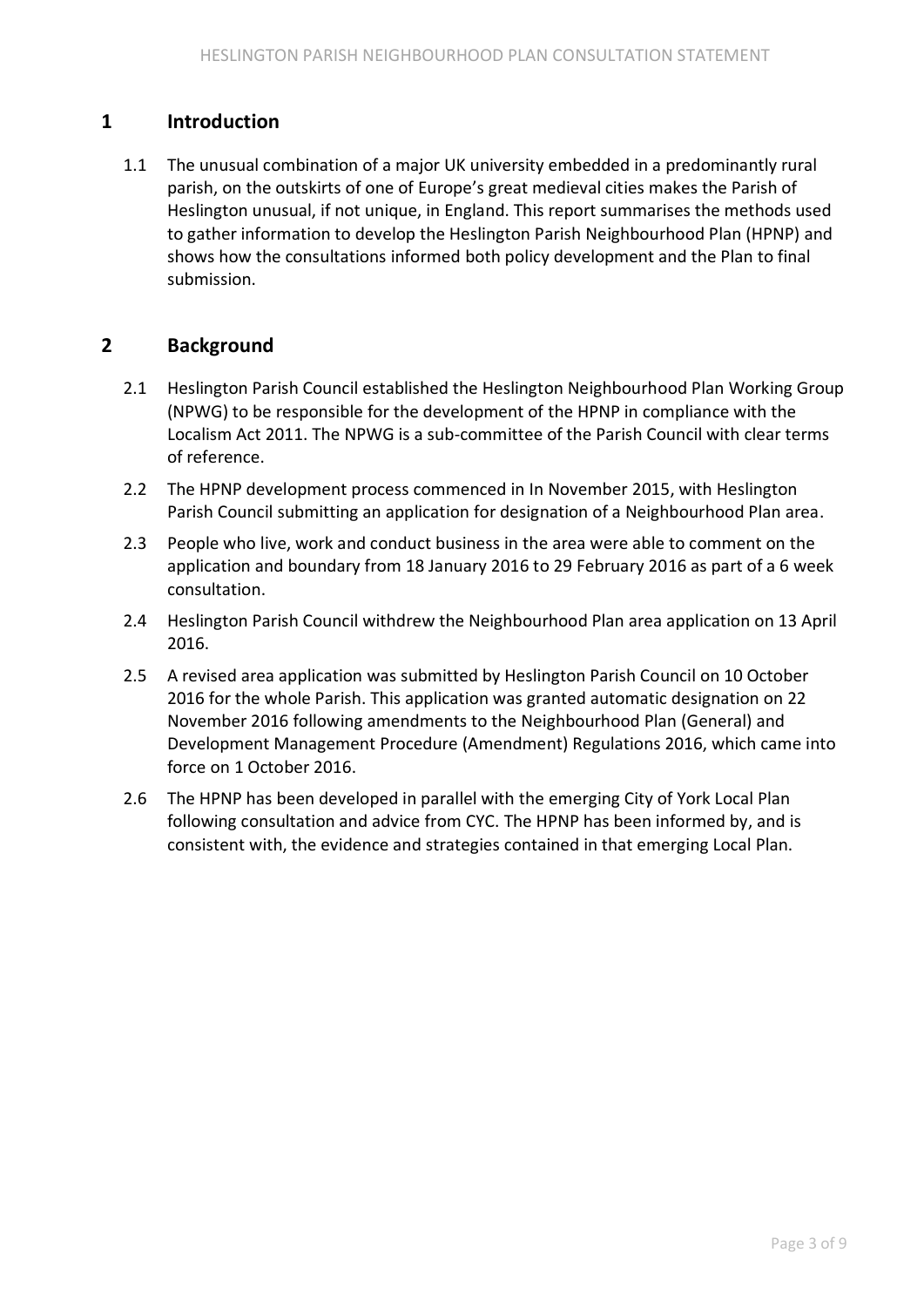# <span id="page-3-0"></span>**3 Compliance with Neighbourhood Plan Regulations**

3.1 The Neighbourhood Planning (General) Regulations 2012 (as amended). Regulation 15.

### Plan proposals:

- $15 (1)$  Where a qualifying body submits a plan proposal to the local planning authority, it must include—
	- (a) map or statement which identifies the area to which the proposed neighbourhood development plan relates;
	- (b) a consultation statement;
	- (c) the proposed neighbourhood development plan; and
	- (d) a statement explaining how the proposed neighbourhood development plan meets the requirements of paragraph 8 of Schedule 4B to the 1990 Act.
	- (2) In this regulation "consultation statement" means a document which—
		- (a) contains details of the persons and bodies who were consulted about the proposed neighbourhood development plan;
		- (b) explains how they were consulted;
		- (c) summarises the main issues and concerns raised by the persons consulted; and
		- (d) describes how these issues and concerns have been considered and, where relevant, addressed in the proposed neighbourhood development plan.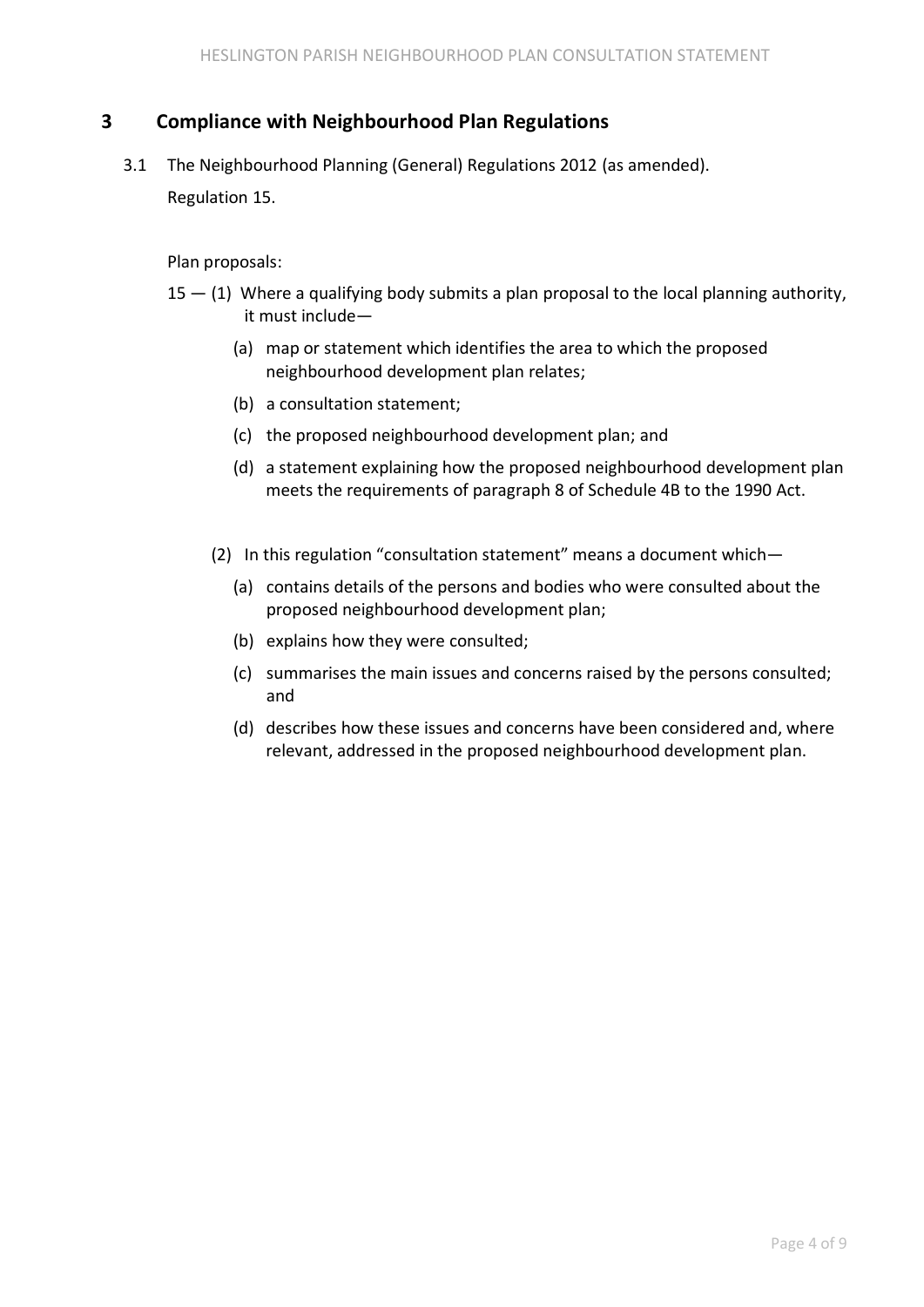# <span id="page-4-0"></span>**4 Development of the Heslington Parish Neighbourhood Plan**

In order to fulfil the legislative requirements, the NPWG gathered evidence and feedback from a range of sources. The process is shown as a flow chart and is described below:



### 4.1 Initial Survey Questionnaires

In February 2017, as part of the continuing process of community and stakeholder engagement and consultation in developing the HPNP, questionnaires were sent to a number of groups:

#### *Printed copies (hand-delivered)*

- All resident households
- All businesses, landowners, other stakeholders and community organisations

#### *On-line through the University of York (UoY)*

- Undergraduate students
- Postgraduate students
- University academic staff

All groups were asked broadly the same series of 'core' questions, but with tailored modifications appropriate to their involvement in the Parish. The questionnaires sought to identify key issues for each of these groups, and canvassed their opinions about their 'likes and dislikes' plus issues and concerns including future potential developments over a wide range of topics. An analysis of the response rates to these follows below.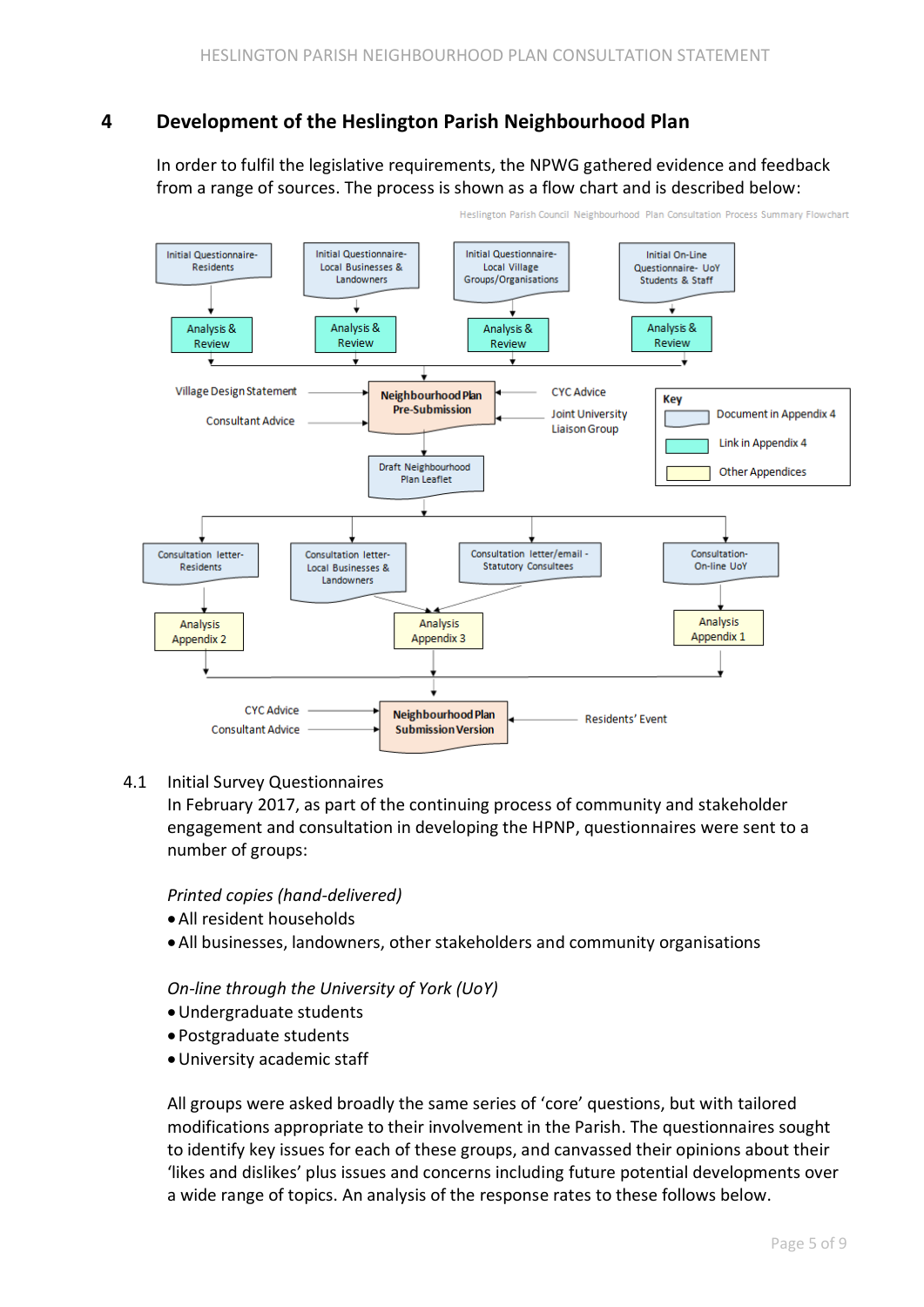## 4.1.1 Residents

A single copy of the paper version of the questionnaire was delivered to every household in the Parish (486 questionnaires). A notice about the survey questionnaire was also available on-line on the Heslington website. Notices about the Neighbourhood Plan, the purpose of the questionnaire and how to respond were posted on the Parish Council notice board.

88 questionnaires were returned, a response rate of 18.1% of eligible households. There were two kinds of questions – quantitative ('box-ticking'), and qualitative (requiring an 'open', verbal answer).

## 4.1.2 Businesses, Landowners and other Organisations

A single copy of the paper version of the questionnaire was delivered to all businesses, landowners and other bodies and organisations in the Parish (180 questionnaires). Every effort was made to contact all eligible businesses and landowners based on information provided by CYC, the University of York and the Science Park. A stamped addressed envelope was provided for responses.

39 questionnaires were returned, an overall response rate of 21.7%. Response rates for specific segments of the community were as follows:

|                                | <b>Questionnaires</b> |                 |            |
|--------------------------------|-----------------------|-----------------|------------|
|                                | <b>Distributed</b>    | <b>Returned</b> | % Return   |
| <b>Science Park/Businesses</b> | 153                   | 27              | (17.6%)    |
| Working farms                  |                       | 2               | (28.6%)    |
| Landowners/farmers             | 5                     | 3               | $(60.0\%)$ |
| Other village and Parish       | 14                    |                 | $(50.0\%)$ |

The responses to both Resident and Science Park/Business survey questionnaires were analysed by a retired natural scientist with additional input from a retired dataanalyst.

### 4.1.3 Liaison with University of York

As already indicated, Heslington is unusual (possibly even unique) in hosting a worldclass university on two main sites (Campus East and Campus West) within what is still a predominantly rural Parish. Accordingly, a joint Neighbourhood Plan working subgroup was established with the University. Meetings were held with senior representatives from the University of York, who shared with us their plans for future developments. NPWG are extremely grateful to the University for facilitating electronic communication with staff and students.

## 4.1.4 University Undergraduates, Postgraduates and Staff

An electronic version of the questionnaire using Google Forms was circulated by the University of York to all undergraduates (approx. 12,500), postgraduates (approx. 4,500) and staff (approx. 3,500) using the internal e-mail system and staff newsletter, irrespective of whether they lived in the Parish or outside it, making clear that their responses should refer only to their activities (i.e. work, leisure and using facilities) within the Parish and not the wider City of York. NPWG are extremely grateful to the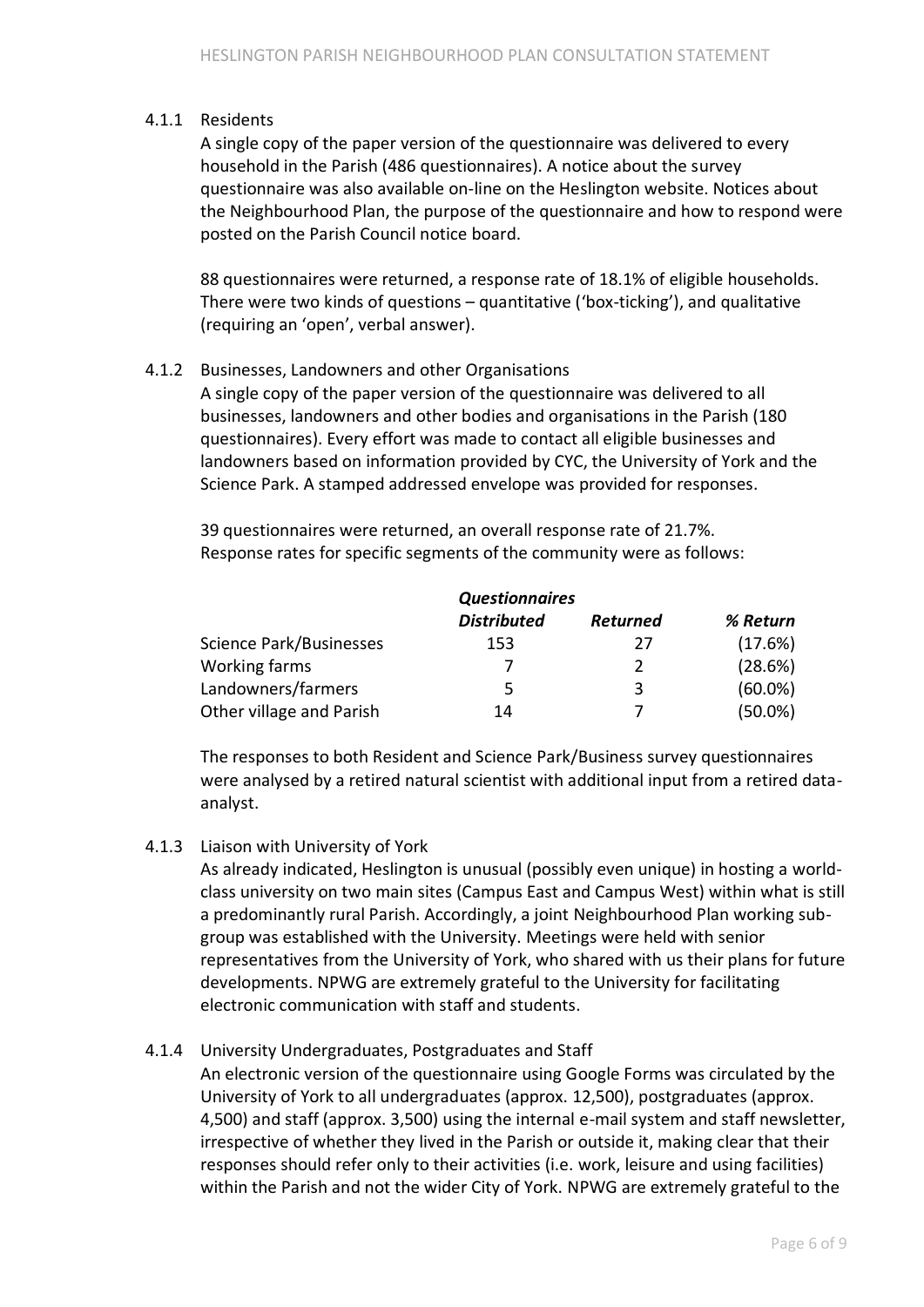University for facilitating electronic communication with staff and students.

Responses were analysed automatically using spread sheets.

| Response rates |            |
|----------------|------------|
| Undergraduates | 278 (2.2%) |
| Postgraduates  | 99 (2.2%)  |
| Staff          | 238 (6.8%) |

Details of the questionnaires and analysis of the responses can be found at: *<https://www.heslington.org.uk/neighbourhood-plan/np-questionnaire-analyses/>*.

- 4.1.5 Village Design Statement The HPNP also incorporates appropriate elements of the Heslington Village Design Statement<sup>1</sup> produced, following extensive consultation, and adopted as Supplementary Planning Guidance in 2004 in its evidence base and in its policies.
- 4.1.6 The City of York Council provided a large body of background information and detailed maps on topics ranging from population statistics to traffic flows, local green spaces to listed buildings, and city-wide housing policies to footpaths, bridleways and cycle routes. Throughout the process, the HPNP has been developed in consultation with CYC, who have been generous with their help and advice. The HPNP has been informed by, and is consistent with, the evidence and strategies contained in the emerging York Draft Local Plan.
- 4.1.7 Detailed advice was also taken from an independent planning consultant on a range of matters in the course of the Plan development.
- 4.2 The NPWG met regularly in the Village Meeting Room; all meetings were advertised and open to the general public. The Parish Council also established a Neighbourhood Plan webpage and dedicated email address [\(heslingtonpcnplan@outlook.com\)](mailto:heslingtonpcnplan@outlook.com) to make all public documents easily accessible and to provide up-to-date information.
- 4.3 Progress was reported to the Parish Council at their monthly meetings. Details of meeting minutes, consultation questionnaires and supporting documents are available on the Heslington website: *https://www.heslington.org.uk/neighbourhood-plan/.*
- 4.4 In addition, residents and other stakeholders were kept up-to-date with progress on the Plan development via monthly minutes of Parish Council meetings, a quarterly Heslington newsletter, the Heslington website and the village notice board.
- 4.5 Findings from all these consultations, specifically common response themes referring to business and facilities, the advantages and disadvantages of having a university close by, transport, housing and the green and built environment were carefully analysed and collated. This provided important and substantial input to the policy development informed the development of policies in the Pre-Submission Draft Neighbourhood Plan.

**.** 

<sup>1</sup> *https://www.york.gov.uk/downloads/file/3239/heslington\_village\_design\_statement*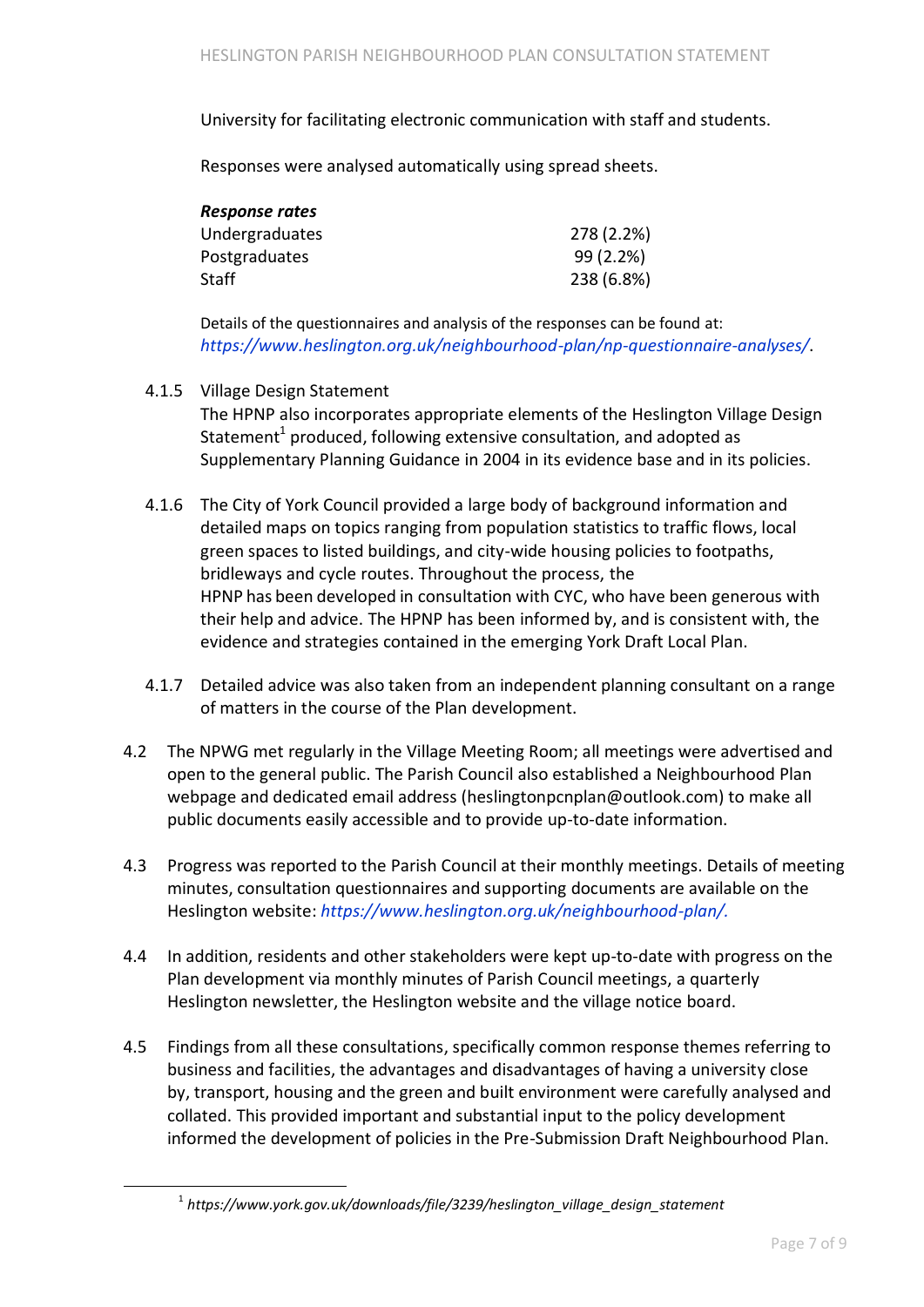## <span id="page-7-0"></span>**5 HPNP Pre-Submission Consultation**

- 5.1 In January 2019 a Draft Plan consultation letter and a Draft Plan summary booklet were delivered to every household, all businesses were contacted by letter and all statutory consultees and landowners/agents contacted by email/letter. Hard copies of the full Plan were made available locally in libraries, etc and their locations advertised. All appropriate documents were made available on Heslington website: *www.heslington.org.uk/neighbourhood-plan/.*
- 5.2 In January 2019 all University of York students and staff received an electronic communication giving details of the Pre-Submission Draft Plan for consultation and with information on how to view the Plan in full or where hard copies of the Plan were available.
- 5.3 A 'drop-in' meeting was held in the Heslington Village Meeting Room on 11 February 2019 to provide residents with the opportunity to ask questions and express their views. Thirty residents attended over the course of the day.
- 5.4 Pre-Submission Consultation on the Plan took place from 29 January to 14 March 2019, inviting responses electronically to *heslingtonpcnplan@outlook.com,* in paper form (by post to the Parish Clark, or in a dedicated mailbox at a business on Heslington Main Street).
- 5.5 As part of the Pre-Submission Consultation all interested parties and statutory consultees were directly mailed or emailed copies of the Draft Neighbourhood Plan seeking comments. Consultees included:

| <b>Fulford Parish Council</b>    | Northern Gas                        |
|----------------------------------|-------------------------------------|
| <b>Osbaldwick Parish Council</b> | <b>National Grid</b>                |
| <b>Murton Parish Council</b>     | <b>British Gas</b>                  |
| <b>Wheldrake Parish Council</b>  | Yorkshire Water                     |
| Deighton Parish Council          | Campaign to Protect Rural England   |
| <b>Elvington Parish Council</b>  | National Farmers' Union             |
| <b>Kexby Parish Council</b>      | York CVS                            |
| Coal Authority                   | <b>National Trust</b>               |
| Homes England                    | North Yorkshire Police              |
| Natural England                  | <b>Heslington Brownies/Rainbows</b> |
| <b>Environment Agency</b>        | <b>York Civic Trust</b>             |
| Historic England                 | <b>Badger Hill Residents Group</b>  |
| <b>Network Rail</b>              | <b>Heslington Village Trust</b>     |
| Highways England                 | <b>Heslington Sportsfield</b>       |
| Northern Powergrid               | <b>UoY Allotment Association</b>    |
| University of York               | Persimmon Homes                     |
| O'Neill Associates               | <b>Halifax Estates</b>              |
| Quod                             | City of York Council                |